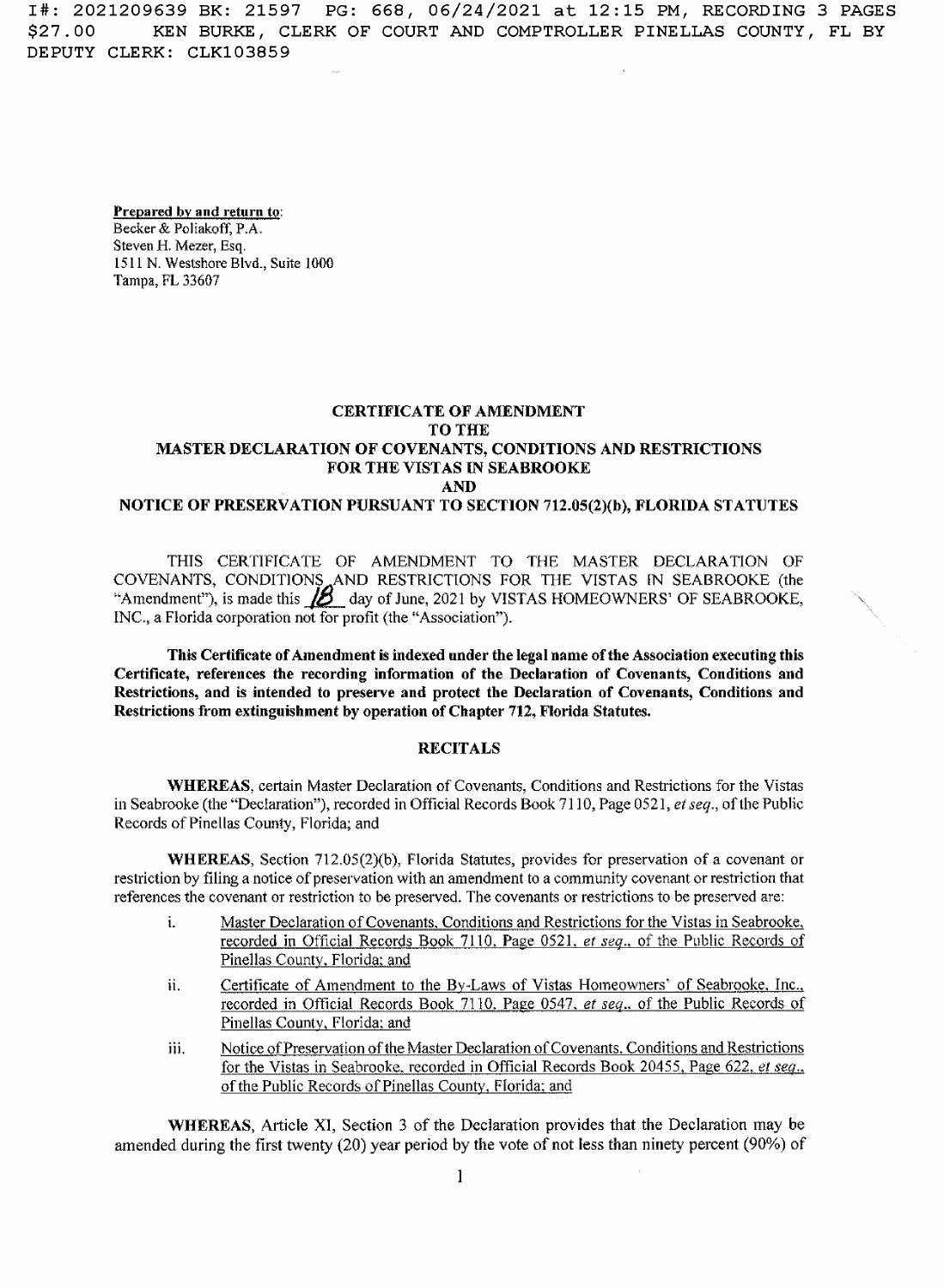*Certificate ofAmendment to the Master Declaration ofCovenants, Conditions AndRestrictionsfor the Vistas in Seabrooke andNotice of Preservation*

the Owners of Lots and thereafter by an Instrument signed by not less than seventy-five percent (75%) of the Owners of Lots; and

WHEREAS, Aggie Palsha, President and Karen Hodges, as Secretary of Vistas Homeowners' of Seabrooke, Inc., do hereby certify that the following amendment to the Master Declaration of Covenants, Conditions and Restrictions for the Vistas in Seabrooke has been approved at the Meeting of the Members, held on May 25, 2021, by an Instrument signed by not less than seventy-five percen<sup>t</sup> (75%) of the Owners of Lots as evidenced by the owner signatures maintained in the official records of the Association; and

WHEREAS, Association wishes to place this Amendment in the Public Records of Pinellas County, Florida;

**NOW THEREFORE,** Association declares that every portion of the real property subject to the Declaration shall be subject to the provisions of this Amendment.

**General Provisions.** The foregoing Recitals are true and correct and are incorporated into and form a part of this Amendment. All initially capitalized terms not defined herein shall have the definitions for such terms as provided in the Declaration.

(Where applicable, the following "strike through" text will be deleted and the following new text will be added "underscored").

#### **Article V, Section 3, ofthe Master Declaration of Covenants, Conditions and Restrictions for The Vistas in Seabrooke is created to read as follows: I.**

Leasing. No Lot may be leased, rented or licensed for occupancy by others (collectively herein "leased") during the first one (1) year of ownership of that Lot by the owner. Leasing shall be for single-family residential use for a term of not less than  $six(6)$  months. No less than the entire Lot may be leased and subleasing is prohibited. No more than two (2) consecutive leases for any Lot may be made in any 365-day period. The advertising of <sup>a</sup> Lot for lease for any term or use which is inconsistent with this Declaration is prohibited. Section 3.

#### **Article XI, Section 3, of the Master Declaration of Covenants, Conditions and Restrictions for The Vistas in Seabrooke is amended to read as follows: II.**

Section 3. Amendment. The covenants and restrictions of this Declaration shall run with and bind the land, for a term of twenty  $(20)$  years from the date this Declaration is recorded, after which time they shall be automatically extended for successive periods of ten (10) years unless terminated by the vote of seventy-five percen<sup>t</sup> (75%) of the members of each class of membership present, in person or by proxy, at a meeting called for such purpose. This Declaration may be amended during the first twenty  $(20)$  year period by the vote of not less than ninety percent (90%) of the Owners of Lots and thereafter by an Instrument signed by not less than-seventy-five percent  $(75%)$  of the Owners of Lots. All amendments must be recorded. and no amendment shall diminish, discontinue or in any way adversely effect the right of the Declarant under this Declaration, nor shall any am<sup>e</sup>ndment valid unl<sup>e</sup>ss approved by th<sup>e</sup> Declarant as <sup>e</sup>vid<sup>e</sup>nc<sup>e</sup>d by its writt<sup>e</sup><sup>n</sup> joinder.